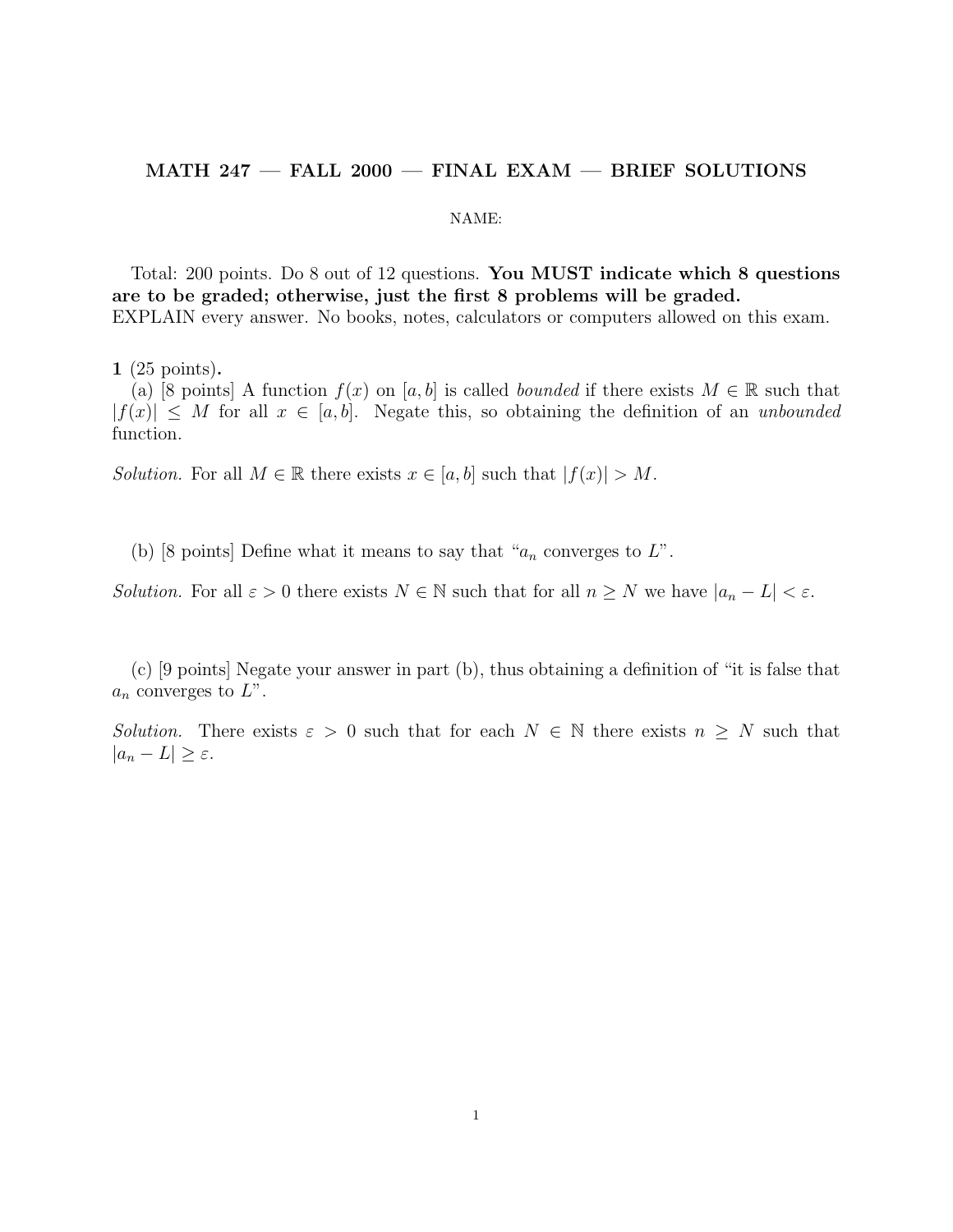2 (25 points). Consider a function  $f : \mathbb{Z} \to \mathbb{R}$  such that  $f(1) = 2$ ,  $f(m) > 0$  for all  $m \in \mathbb{Z}$ , and

$$
f(j-k) = \frac{f(j)}{f(k)} \qquad \text{for all } j, k \in \mathbb{Z}.
$$

Using these properties, find a formula for  $f(m), m \in \mathbb{Z}$ . (Hint: play around to guess a formula, and then use induction ideas to give a proper proof.)

Solution. The formula  $f(j - k) = f(j)/f(k)$  looks like the law of exponents, and so we guess  $f(m) = a^m$  for some a. Then since  $f(1) = 2$  we guess  $a = 2$ .

Our guess is  $f(m) = 2^m$  for  $m \in \mathbb{Z}$ . Prove this result by induction in two directions:

[Basis]  $f(1) = 2 = 2<sup>1</sup>$  and so the guess is correct for  $m = 1$ .

[Induction upwards] If  $f(m) = 2^m$  then  $f(m + 1) = f(m)f(1)$  by the given formula with  $j = m + 1, k = 1$ , and hence  $f(m + 1) = 2<sup>m</sup>2 = 2<sup>m+1</sup>$ .

We have proved the guess for all  $m \geq 1$ , by Induction. Now argue similarly for  $m \leq 1$ , by Induction downwards (do it!).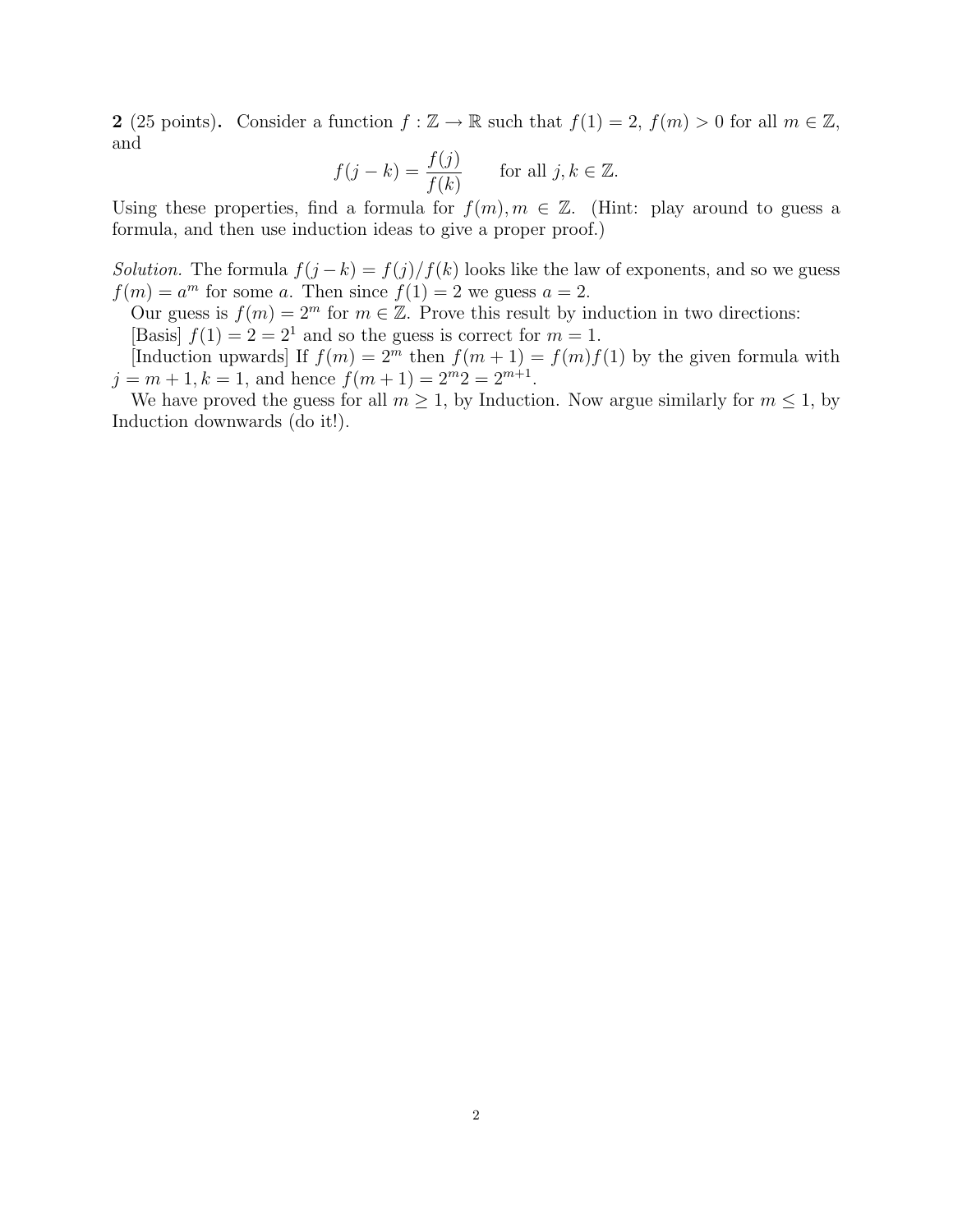3 (25 points). (a) [15 points] Prove that if  $n \in \mathbb{N}$  and  $q \ge 2$  then  $n < q^n$ .

Solution. Proposition 3.16.

(b) [10 points] Prove  $\mathbb{N} \times \mathbb{N}$  is countable.

Solution. Theorem 4.44 (and also draw a suitable diagram showing the lattice points and the diagonals through them, to make the proof more understandable).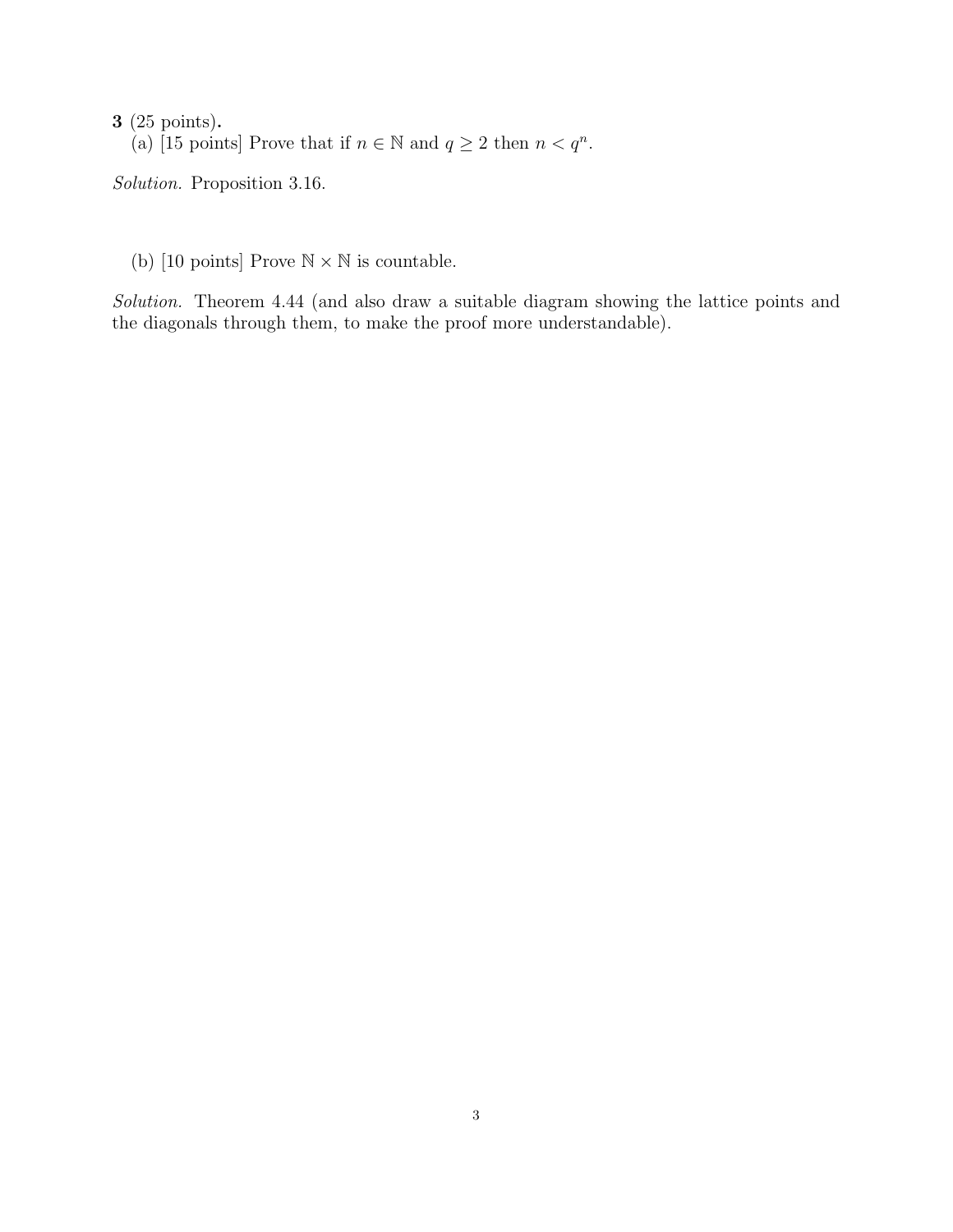4 (25 points). Prove that with repetition allowed, there are  $\begin{pmatrix} n+k-1 \\ k-1 \end{pmatrix}$  $k-1$  $\setminus$ ways to select  $\boldsymbol{n}$  objects from  $\boldsymbol{k}$  types.

Solution. Theorem 5.23.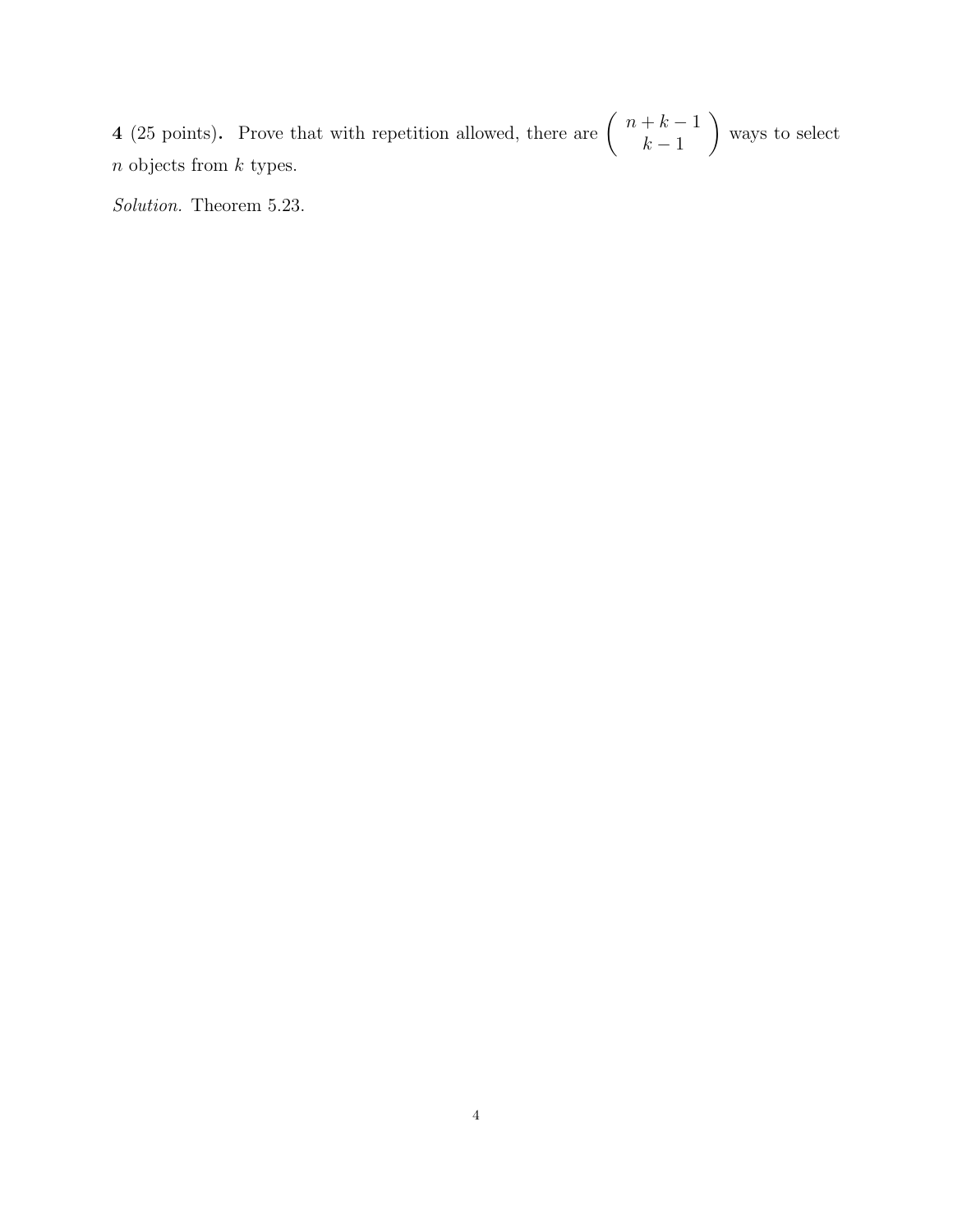5 (25 points). Let  $p$  be a prime number.

(a) [12 points] Prove that p divides  $\begin{pmatrix} p \\ h \end{pmatrix}$ k  $\setminus$ if  $1 \leq k \leq p-1$ . (Hint: count the number of ways to choose a  $k$ -person subcommittee with a chair, from a  $p$ -person committee.)

Solution. Exercise 6.37a. (Homework 7 #7, in Spring 2009.)

(b) [13 points] Prove that  $n^p - n$  is divisible by p, for every  $n \in \mathbb{N}$ . (Hint: try induction, making use of the Binomial Theorem and also part (a) of this question.)

Solution. This is Exercise 6.37b. Just follow the hint: by the Binomial Expansion,

$$
(n+1)^p - (n+1) = \sum_{k=0}^p {p \choose k} n^k 1^{p-k} - n - 1
$$
  
= 
$$
\sum_{k=1}^{p-1} {p \choose k} n^k 1^{p-k} + (n^p - n).
$$

Now use part (a) and induction on  $n$ .

A quicker solution is to use the Corollary 7.39 that follows from Fermat's Little Theorem.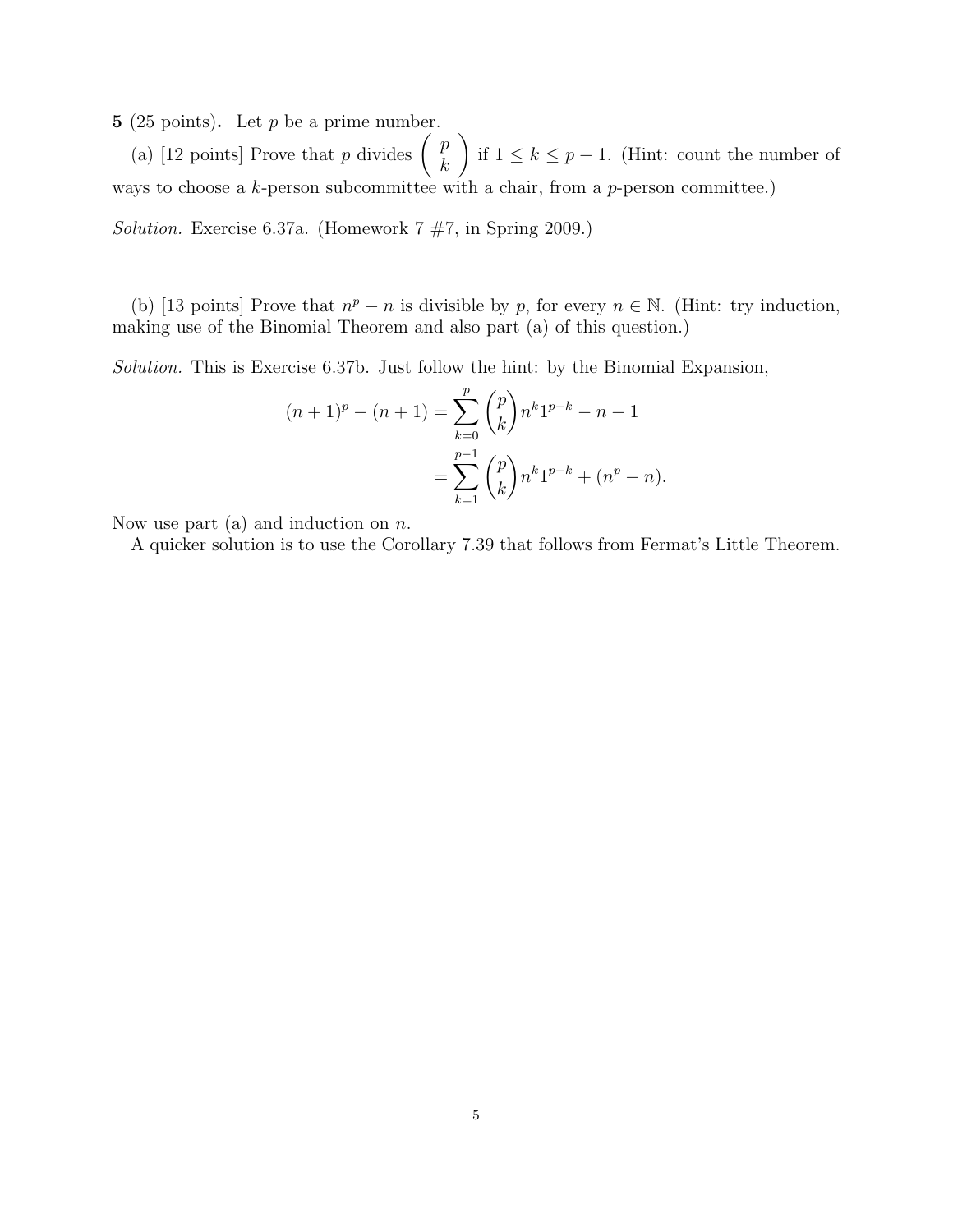6 (25 points).

(a) [8 points] Prove that if  $a \equiv r \mod n$  and  $b \equiv s \mod n$ , then  $a + b \equiv r + s \mod n$ and  $a \cdot b \equiv r \cdot s \mod n$ .

Solution. Lemma 7.19.

(b) [17 points] [Chinese Remainder Theorem] Prove that if  $\{n_i\}$  is a set of r natural numbers that are pairwise relatively prime, and  $\{a_i\}$  are any r integers, then the system of congruences  $x \equiv a_i \mod n_i$  has a unique solution modulo  $N = \prod_i n_i$ .

Solution. Theorem 7.30.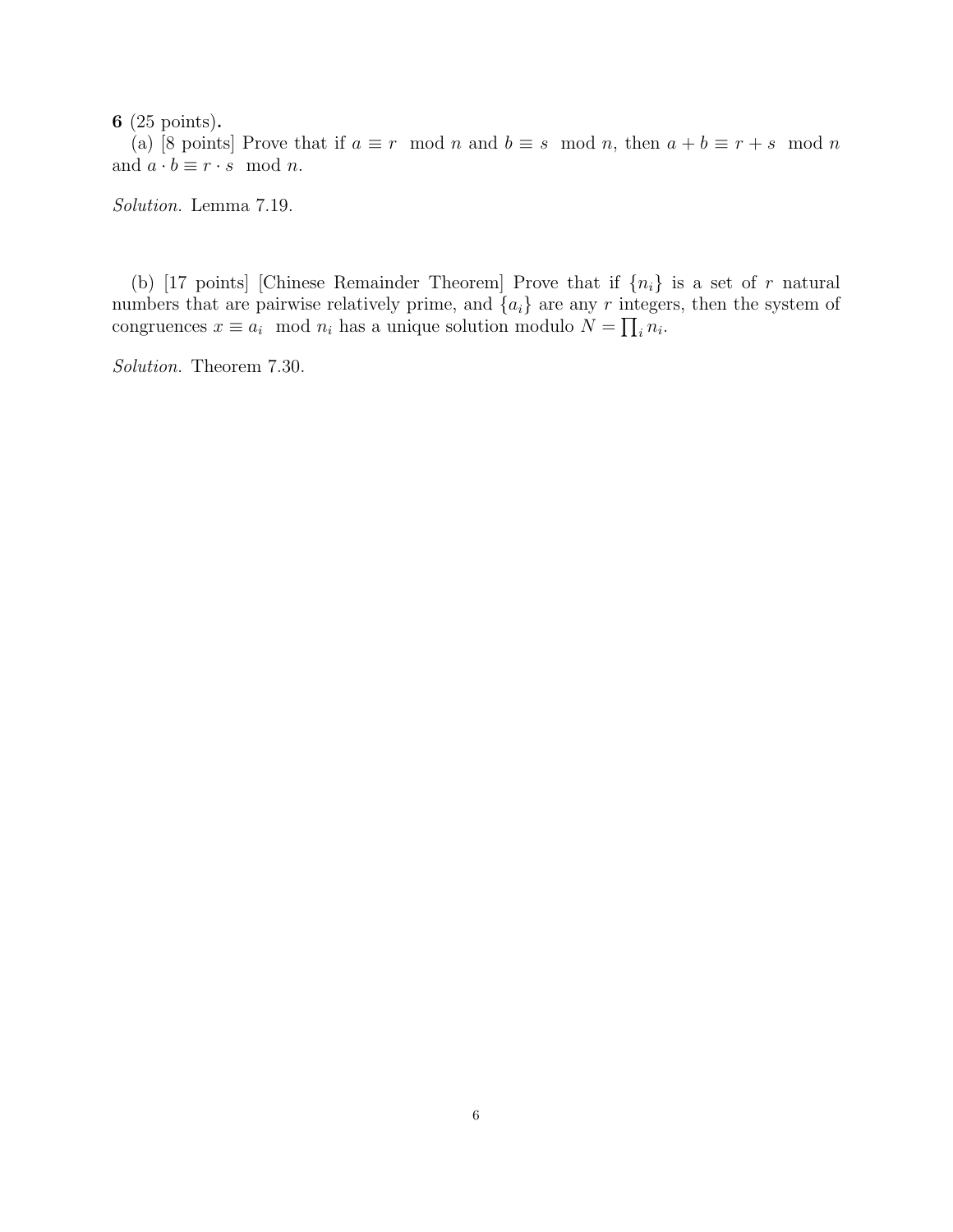7 (25 points).

(a) [10 points] Show directly that (5, 12, 13) is a Pythagorean triple, and then show that it has one of the forms

$$
(2rs, r^2 - s^2, r^2 + s^2), (r^2 - s^2, 2rs, r^2 + s^2),
$$

or possibly a multiple of one of these forms.

Solution. type (ii):  $r = 3, s = 2$ 

(b) [15 points] Fix  $c \in \mathbb{Z}$ , and define  $f(x) = x^6 + cx^5 + 1$ . Show that if  $c \neq \pm 2$  then f has no rational zeros. Does f have rational zeros when  $c = \pm 2$ ?

Solution. Here  $c_0 = 1$  and  $c_6 = 1$ . By the Rational Zeros Theorem, if  $x = p/q$  is a rational zero in lowest terms then  $p|c_0$  and  $q|c_6$ , and so  $p = \pm 1, q = 1$ . Thus the only possible rational zeros are  $x = p/q = \pm 1$ . We have

$$
f(\pm 1) = 1 \pm c + 1 = 2 \pm c.
$$

So if  $c \neq \pm 2$  then  $f(\pm 1) \neq 0$  and so f has no rational zeros.

If  $c = +2$  then  $f(-1) = 0$ , so  $x = -1$  is a rational zero.

If  $c = -2$  then  $f(+1) = 0$ , so  $x = +1$  is a rational zero.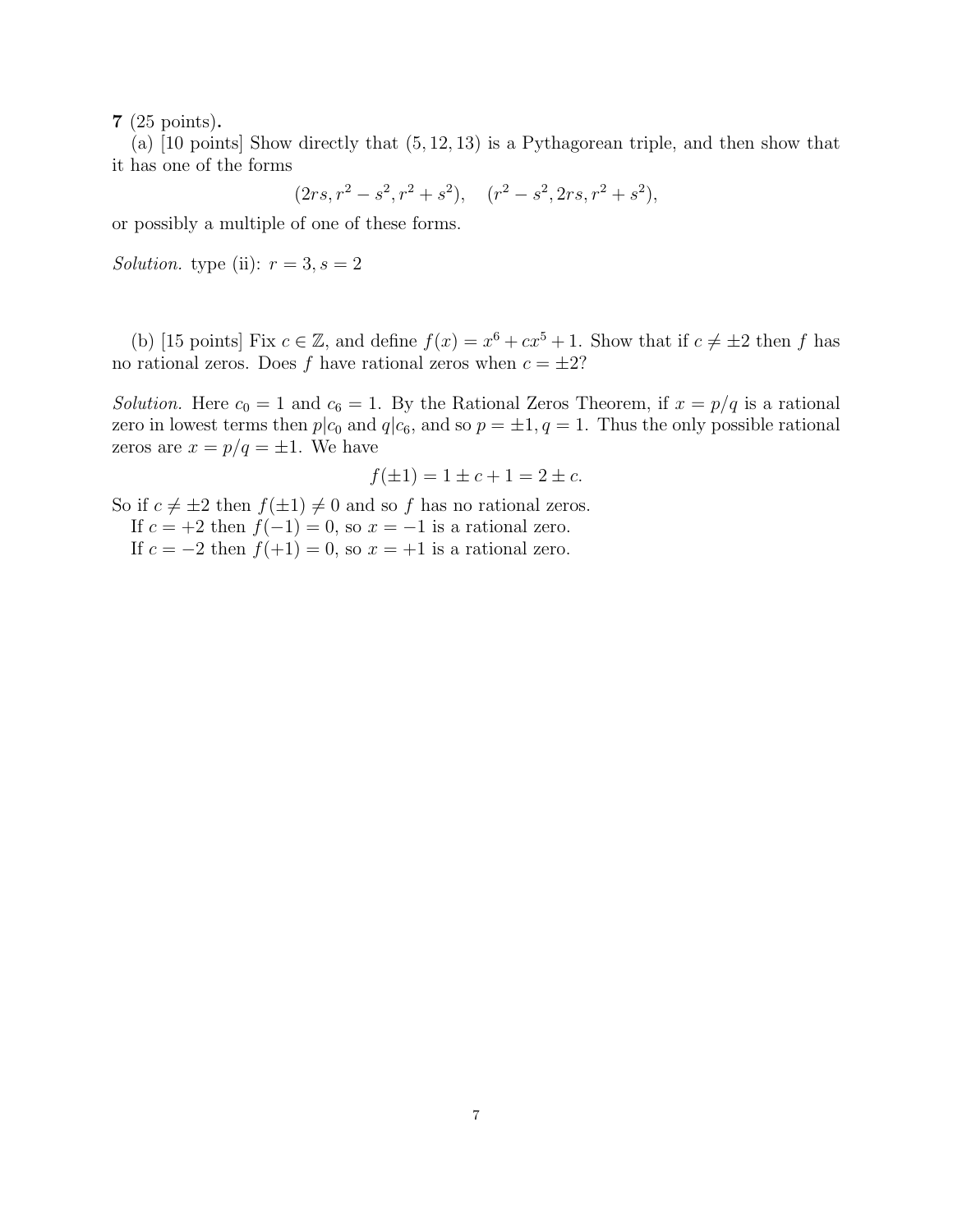8 (25 points).

(a) [8 points] Prove that if  $|b_n - L| \le a_n$  for all n and  $a_n \to 0$ , then  $b_n \to L$ . Solution. Proposition 13.12.

(b) [17 points] Prove that every convergent sequence is a Cauchy sequence.

Solution. Proposition 14.13.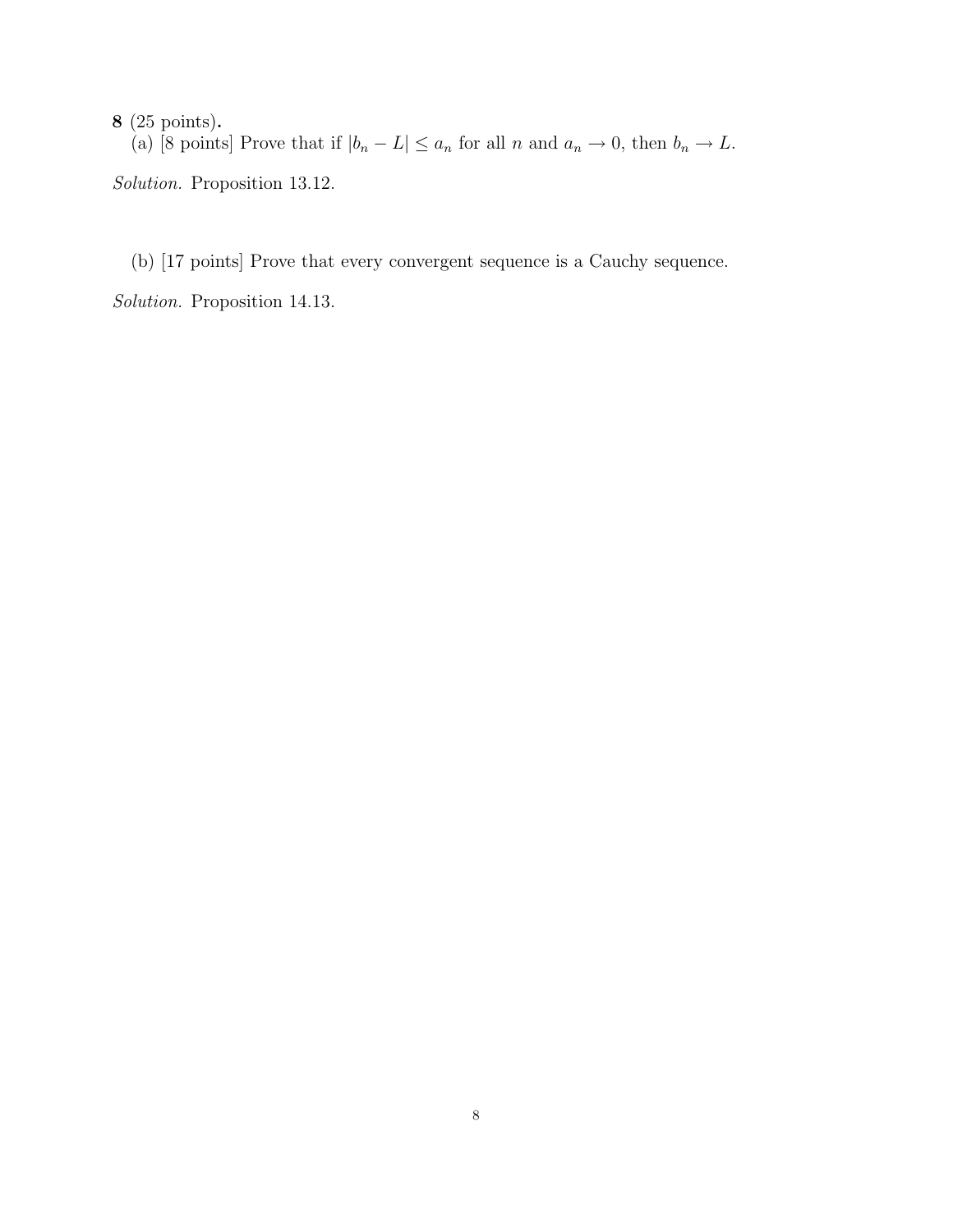**9** (25 points). Use the definition of limit to prove that  $\lim[(a_n - 4)^{-1}] = \frac{1}{3}$ , if  $\lim a_n = 7$ . Solution. Very similar to Exercise 13.26 (on Homework 10 in Spring 2009).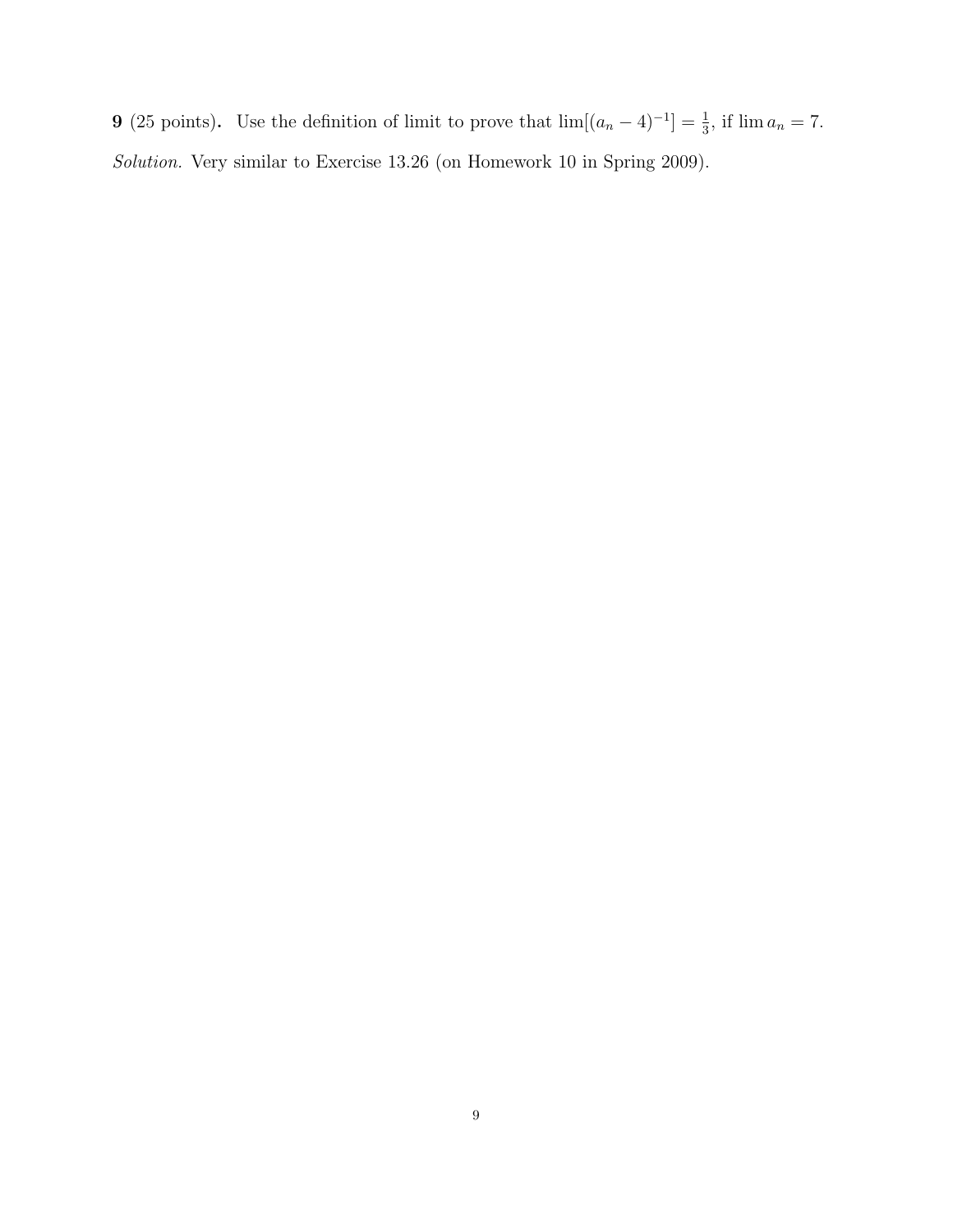10 (25 points). NOT COVERED in Spring 2009.

(a) [8 points] Consider f defined on a deleted neighborhood of a. State the definition of what

$$
\lim_{x \to a} f(x) = L
$$

means.

Solution. See Definition 15.4.

(b) [8 points] Define what it means for a function  $f$  to be continuous at  $a$ . Define what it means for f to be continuous on the interval  $(c, d)$ .

Solution. See Definition 15.10.

(c) [9 points] Give an example of a function f that is defined at every point  $x \in [0,2]$  but that is *not* continuous at  $x = 1$ ; prove that it is not continuous at  $x = 1$ .

Solution. For example, let

$$
f(x) = \begin{cases} 0 & \text{for } 0 \le x < 1, \\ 3 & \text{for } 1 \le x \le 2. \end{cases}
$$

Here  $\lim_{x\to 1} f(x)$  does not exist (because the limit from the left equals 0, while the limit from the right equals 3; supply a rigorous proof!). Hence in particular,  $\lim_{x\to 1} f(x) \neq f(1)$ , so that f is not continuous at  $x = 1$ .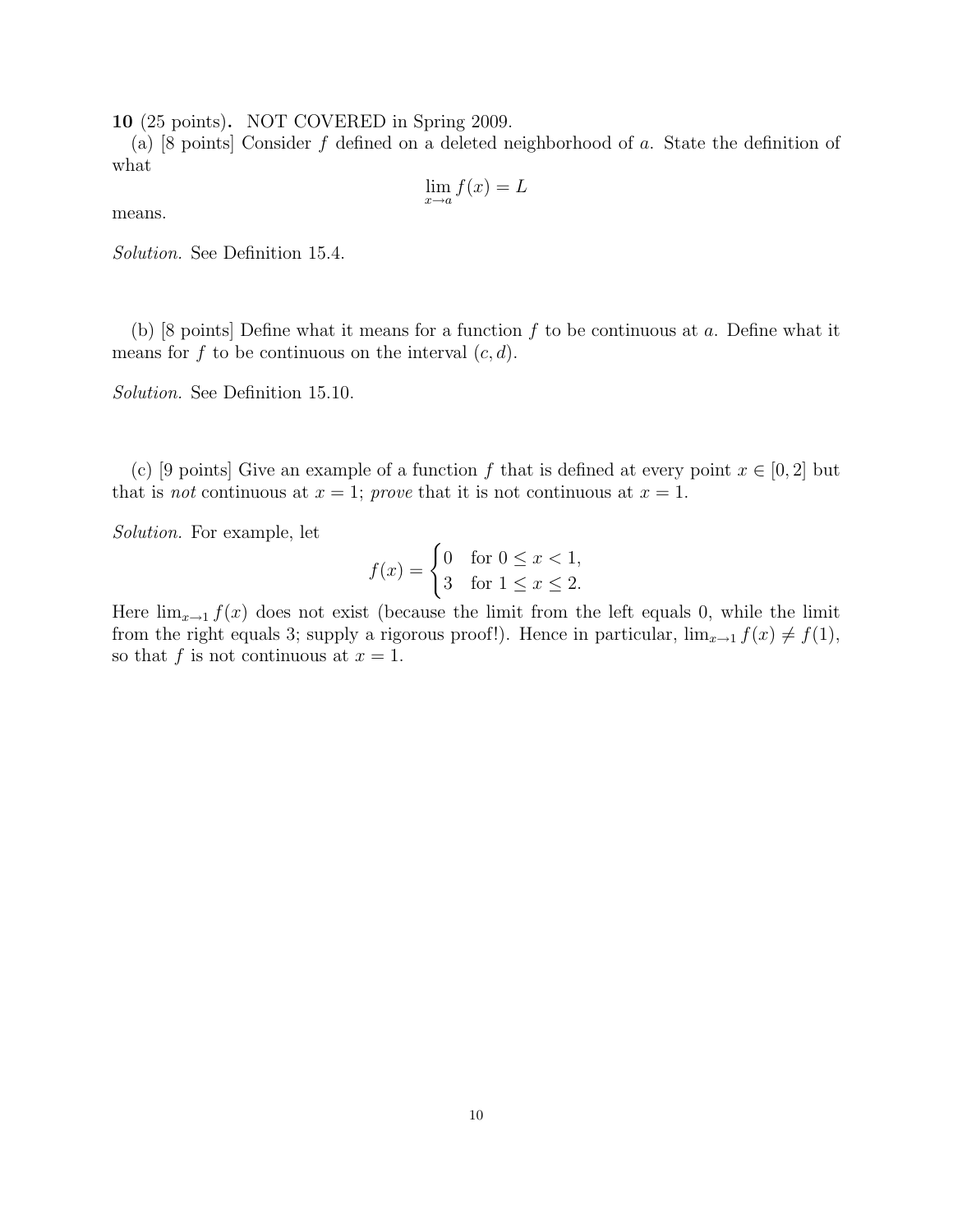11 (25 points). [Intermediate Value Theorem] NOT COVERED in Spring 2009.

Prove that if f is continuous on [a, b], and  $f(a) < y < f(b)$ , then there exists an  $x \in (a, b)$ such that  $f(x) = y$ .

Solution. Theorem 15.19.